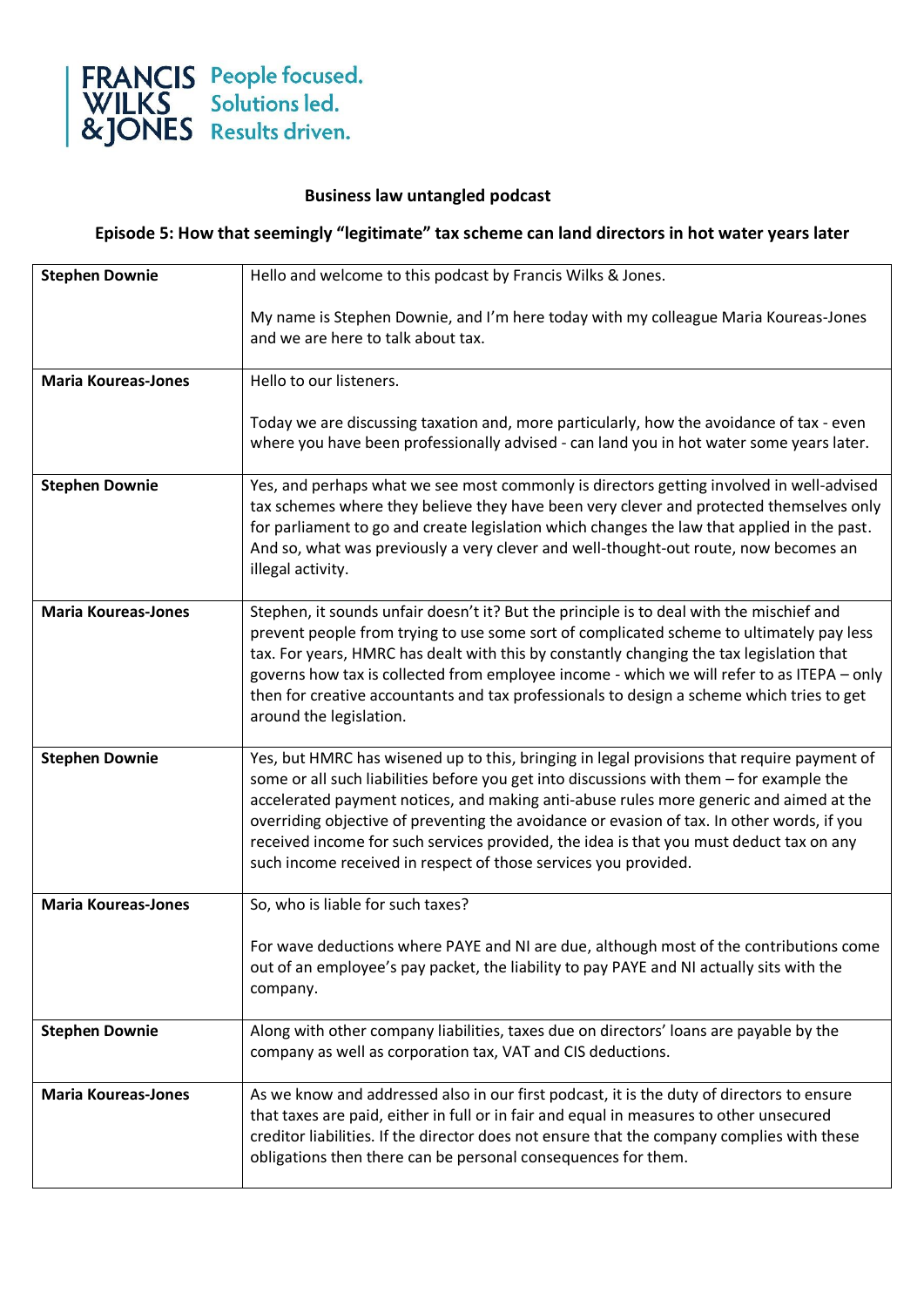| <b>Stephen Downie</b>      | Nicely put - such a lawyer!                                                                                                                                                                                                                                                                                                                                                                                                                                                                                                                                                                                                                                                                                                                    |
|----------------------------|------------------------------------------------------------------------------------------------------------------------------------------------------------------------------------------------------------------------------------------------------------------------------------------------------------------------------------------------------------------------------------------------------------------------------------------------------------------------------------------------------------------------------------------------------------------------------------------------------------------------------------------------------------------------------------------------------------------------------------------------|
|                            | For the majority of profitable companies, these risks do not immediately appear likely.<br>However, if HMRC then serves notices to pay the tax liabilities due on these sums and this<br>eventually results in a company facing financial difficulties in paying these huge demands,<br>then there will be a later, retrospective analysis of the director and their professional<br>advisers' conduct and that becomes a very real risk in making decisions now when bearing<br>in mind the consequences in the future.                                                                                                                                                                                                                       |
| <b>Maria Koureas-Jones</b> | Stephen, can these company liabilities be transferred to individuals, either the employees<br>or the directors personally?                                                                                                                                                                                                                                                                                                                                                                                                                                                                                                                                                                                                                     |
| <b>Stephen Downie</b>      | Well Maria, for companies, the PAYE liability can be assigned from the company to the<br>employee in rare circumstances under tax legislation that has been around since the<br>1990s. Such an assignment can be made unilaterally by HMRC where it considers such<br>liabilities were deliberately created, particularly where it was for the employee's benefit.                                                                                                                                                                                                                                                                                                                                                                             |
| <b>Maria Koureas-Jones</b> | And there is of course also IR35 which can have a similar effect, particularly where<br>individuals set up a company to do what is otherwise employed work.                                                                                                                                                                                                                                                                                                                                                                                                                                                                                                                                                                                    |
|                            | IR35 is more of a twenty-plus year old HMRC provision that interprets the ITEPA provisions<br>to address circumstances where a company is used by an individual who works only for<br>one employer to reduce the tax payable on their income.                                                                                                                                                                                                                                                                                                                                                                                                                                                                                                  |
|                            | They are paid income gross, may set various lifestyle expenses off against this income as a<br>company expense and then devise different legitimate routes to reduce the tax payable,<br>paying themselves up to their tax-free threshold, paying their family members as<br>employees up to the same threshold, paying dividends to them and other members of the<br>family up to the dividend tax-free amount and then paying further dividends at a lower<br>level of taxation. This is not how employment by one employer of one employee is<br>supposed to work and has been an abuse of the provisions available to companies who<br>really should be businesses trading in the open market which has occurred for a number of<br>years. |
| <b>Stephen Downie</b>      | Some would describe this as instead good tax planning Maria.                                                                                                                                                                                                                                                                                                                                                                                                                                                                                                                                                                                                                                                                                   |
|                            | IR35 does not mean that trading for a company is strictly prohibited and each<br>circumstance is different, but it is part of a taxation structure the outcome of which<br>appears to make a company's director possibly personally liable for company taxes.                                                                                                                                                                                                                                                                                                                                                                                                                                                                                  |
| <b>Maria Koureas-Jones</b> | Yes, and there are lots of other rules which can lead to similar consequences. So, for<br>unpaid national insurance - and this includes unpaid national insurance of an entire<br>company - if a company is placed into an insolvency process, HMRC may issue initial<br>enquiries to a director so HMRC can form a view regarding whether the director or<br>company had failed to pay the national insurance.                                                                                                                                                                                                                                                                                                                                |
| <b>Stephen Downie</b>      | Yes, and we have seen a few personal liability notices or 'PLNs', as we call them.                                                                                                                                                                                                                                                                                                                                                                                                                                                                                                                                                                                                                                                             |
|                            | The key with these types of issue is to get assistance in responding to HMRC early. HMRC is<br>comprised of human beings and they will often listen to reasonably well-thought-out<br>arguments provided you engage them early enough.                                                                                                                                                                                                                                                                                                                                                                                                                                                                                                         |
|                            | If it is too late then you may miss the boat and, if HMRC determines that the NI debt was<br>deliberately incurred by a director in accordance with the appropriate legal criteria and                                                                                                                                                                                                                                                                                                                                                                                                                                                                                                                                                         |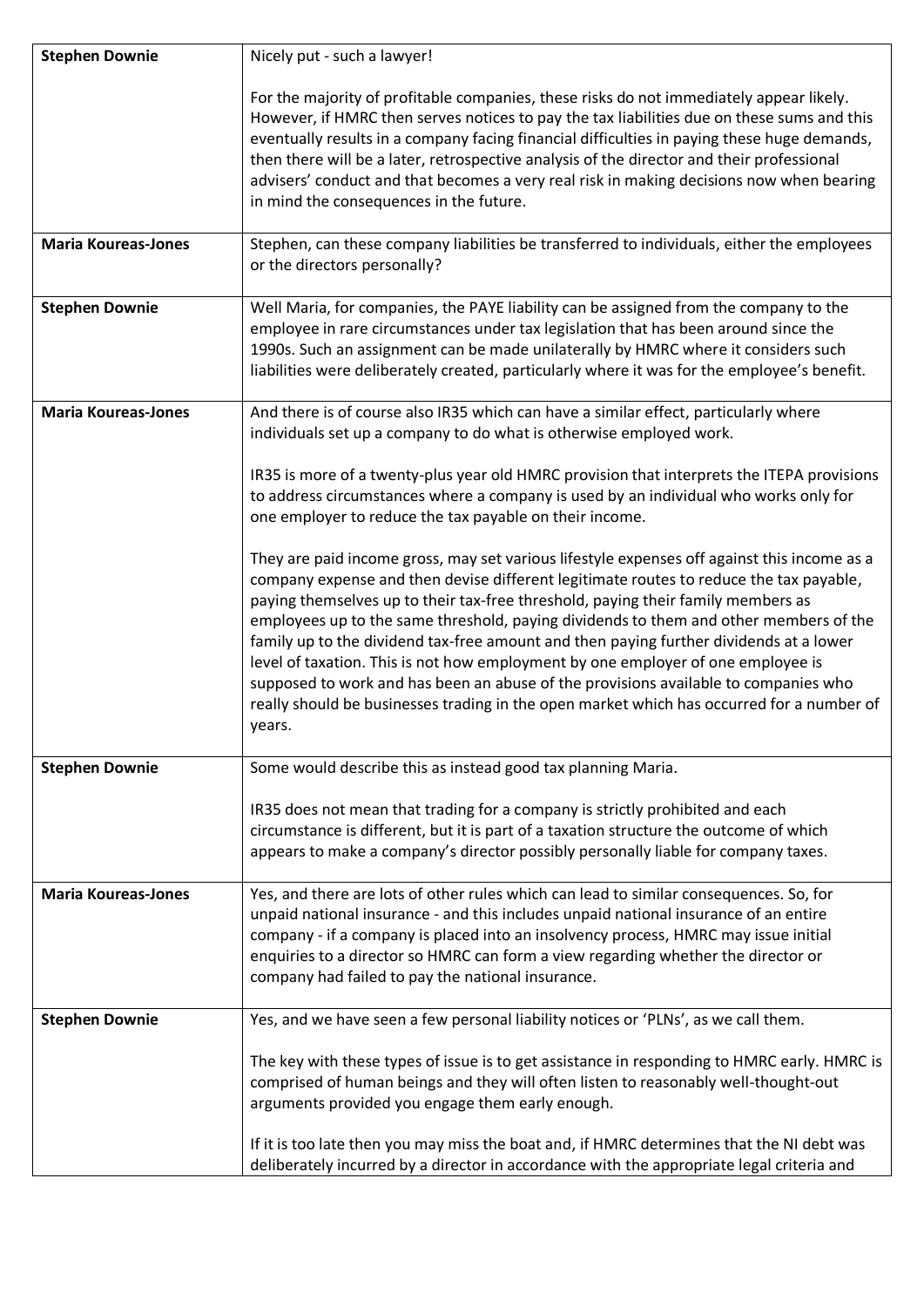|                            | that that director was responsible for the debt, then the director may be served with a PLN    |
|----------------------------|------------------------------------------------------------------------------------------------|
|                            | which can be a very large sum of money which they thought they had left with the               |
|                            | company but which they now are personally liable for.                                          |
|                            |                                                                                                |
| <b>Maria Koureas-Jones</b> | So, making them personally liable for the NI liability or such proportion of it that HMRC      |
|                            | considers was attributable to their reckless behaviour?                                        |
|                            |                                                                                                |
| <b>Stephen Downie</b>      | Yes, so, like death, these taxes are unavoidable.                                              |
|                            |                                                                                                |
| <b>Maria Koureas-Jones</b> | And there are of course other options available to HMRC if a company enters an insolvency      |
|                            | process owing taxes where a director sets up a new company so HMRC can seek security           |
|                            | from the new company normally soon after start-up against both the VAT and PAYE bill.          |
|                            | The PAYE aspect is quite a recent requirement bought in in around 2018 but the VAT one         |
|                            | has been around for quite a while.                                                             |
|                            |                                                                                                |
| <b>Stephen Downie</b>      | Yes, so the trouble with these demands is that for a breach of any security required,          |
|                            | particularly for VAT, then the criminal penalty against the director personally is £5,000 per  |
|                            | invoice.                                                                                       |
|                            |                                                                                                |
|                            | Taking one of the examples I have seen, the client was a director of a company that was        |
|                            | placed into insolvency for purely innocent reasons - I mean, insolvency is not illegal, and it |
|                            | is a commercial part of our business environment. However, in this case, as with many          |
|                            | other directors, he continued in business and with the entrepreneurial spirit he had he set    |
|                            | up a new company which had some great initial success. As with any new start-up, the           |
|                            | funding was delicate and initial profits were reinvested to enable the new company to          |
|                            | grow. This was not an unusual pattern; many millionaires and billionaires have a history of    |
|                            | corporate insolvencies before they developed the right formula to create ultimate success      |
|                            | and their millions of pounds.                                                                  |
| <b>Maria Koureas-Jones</b> | Stephen, can you tell us about any other examples that you have dealt with?                    |
|                            |                                                                                                |
| <b>Stephen Downie</b>      | Yes, there are quite a few PLN security examples that I have dealt with and the whole team     |
|                            | has dealt with.                                                                                |
|                            |                                                                                                |
|                            | They always come as a very big shock to directors. In one case, the director had an            |
|                            | insolvent company then set up a new company which was very strong but was then faced           |
|                            | with a VAT security requirement which was more than £300,000 and that requirement for          |
|                            | security against future VAT liabilities was a value based on the old company's turnover.       |
|                            |                                                                                                |
|                            | The client initially sought to continue trading so that the company could continue to          |
|                            | contribute towards this bill but there came a point when the security was determined, and      |
|                            | a notice of requirement was issued and the client - or rather the director of the client -     |
|                            | immediately became liable for a potential £5,000 criminal fine with each invoice issued.       |
|                            | He was sending out 10-20 invoices a week whilst simultaneously trying to negotiate this        |
|                            | security. This was obviously very serious: unless he resolved the situation he would have to   |
|                            | close the business down and that would defeat the whole purpose of the security and            |
|                            | indeed the security would become due because security is effectively a deposit on account      |
|                            | and if the company ceased to trade then it is repayable.                                       |
|                            |                                                                                                |
|                            | In the end we became involved and extended the deadline under the notice of                    |
|                            | requirement. We negotiated on the security value and ultimately HMRC agreed to                 |
|                            | withdraw the notice of requirement and decided not to seek any such security, allowing         |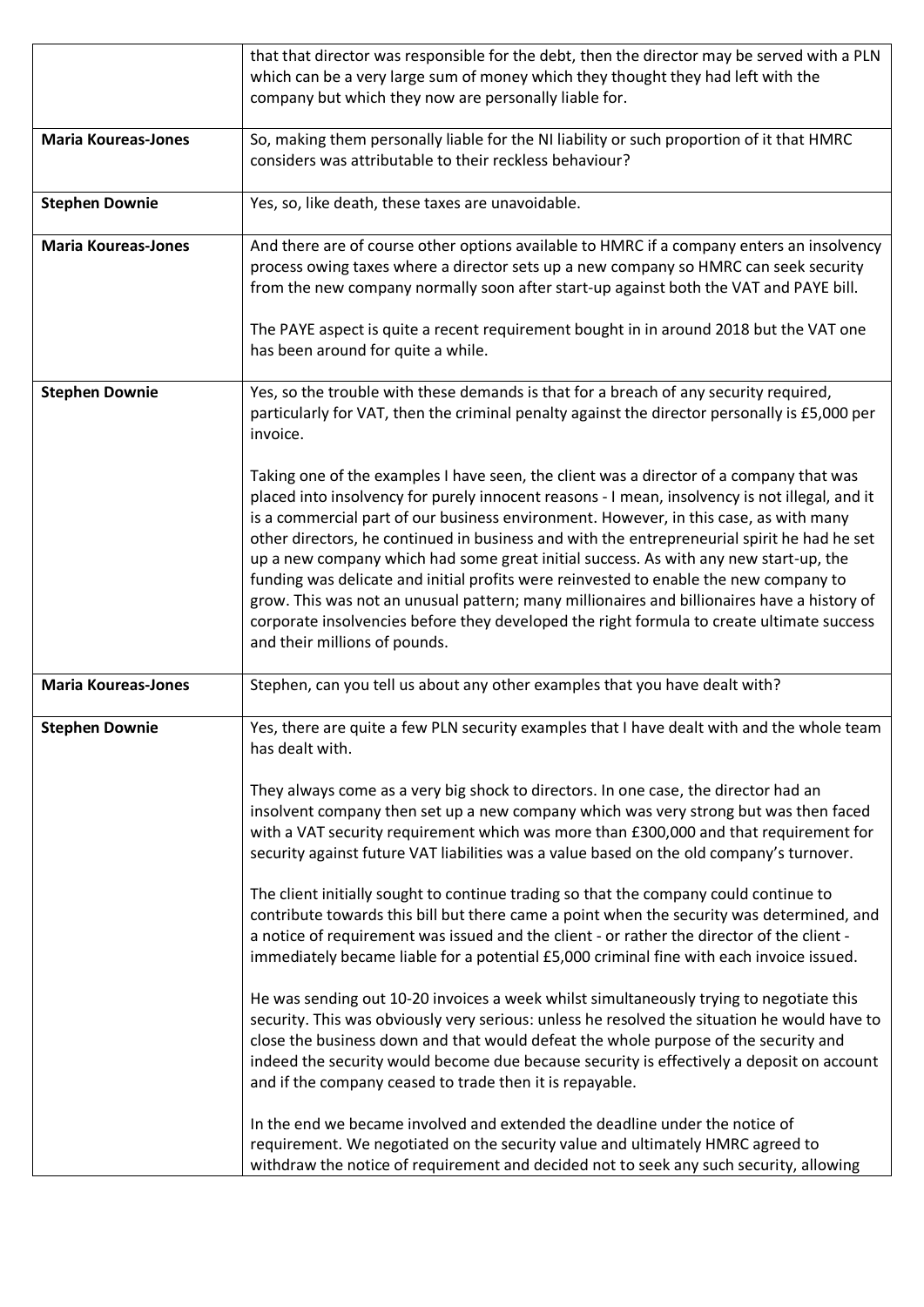|                            | the client to continue trading.                                                                                                                                                                                                                                                                                                                                                                                                                                                                  |
|----------------------------|--------------------------------------------------------------------------------------------------------------------------------------------------------------------------------------------------------------------------------------------------------------------------------------------------------------------------------------------------------------------------------------------------------------------------------------------------------------------------------------------------|
|                            | This doesn't always happen, often we get it reduced considerably or withdrawn but if it is<br>not dealt with early enough then there can be a problem. I would ideally prefer that<br>companies placed into this situation came to us a lot earlier.                                                                                                                                                                                                                                             |
| <b>Maria Koureas-Jones</b> | So, the examples indicate some of the real successes. The problem of course that we see<br>with security is that the tax man bases the security demands on the old company's income.<br>The new company often isn't yet earning anywhere near that level and may indeed also<br>have far fewer employees than the old company. HMRC just assumes the new company is<br>trading with the same figures.<br>So, in our experience negotiation is the key and often we find that we can considerably |
|                            | reduce the security sought or even demonstrate that there is no need for such security at<br>all.                                                                                                                                                                                                                                                                                                                                                                                                |
| <b>Stephen Downie</b>      | Yes, but as with all these types of risk directors may also be pursued for losses to HMRC<br>akin to claims where they are considered to have acted in breach of their fiduciary duties<br>and these types of claims can be brought simultaneously.                                                                                                                                                                                                                                              |
| <b>Maria Koureas-Jones</b> | Absolutely and, to add further concern, this can often reflect an allegation of misconduct<br>by the director, for example, in director disqualification proceedings for failing to treat<br>HMRC equally to other unsecured creditors. There is a great deal of protection aimed at<br>preventing HMRC from being the last in the queue for payment.                                                                                                                                            |
| <b>Stephen Downie</b>      | Yes, and against this background we move onto the meat of our discussion today which is<br>tax avoidance schemes. I think the listeners may know of this from the first well-publicised<br>problem which was about 10 years ago when Jimmy Carr was using a Code 2 tax avoidance<br>scheme.                                                                                                                                                                                                      |
| <b>Maria Koureas-Jones</b> | Absolutely. There are lots of schemes out there and, in summary, the purpose of all of<br>them, no matter how complicated they seem to be, is to avoid the income of a company<br>being paid directly to an individual as income, usually a director, but instead allowing<br>payment to an individual via an alternative payment mechanism which is not described as<br>income.                                                                                                                 |
| <b>Stephen Downie</b>      | So, in summary, they are seeking to avoid paying tax.                                                                                                                                                                                                                                                                                                                                                                                                                                            |
| <b>M</b> K Jones           | Absolutely.                                                                                                                                                                                                                                                                                                                                                                                                                                                                                      |
| <b>Stephen Downie</b>      | Likely the director draws a minimal tax-free salary but no more, doesn't draw dividends<br>and instead gets their income from other sources which, because of the nature of the<br>receipt, are not taxable.                                                                                                                                                                                                                                                                                     |
| <b>Maria Koureas-Jones</b> | That's right Stephen. Money for nothing - well no taxes anyway. But I am unsure that these<br>directors get their kicks for free. I say this because liquidators and HMRC are pursuing<br>directors for the losses caused to HMRC being either the entire amount paid under the<br>scheme plus interest or payment of a 50% tax on sums drawn by the director through the<br>scheme going back to 2010 which is commonly referred to as the loan charge.                                         |
| <b>Stephen Downie</b>      | So, Maria, what are the most common types of way of receiving such tax-free monies<br>through these schemes?                                                                                                                                                                                                                                                                                                                                                                                     |
| <b>Maria Koureas-Jones</b> | The most popular scheme that we are seeing is an employee benefit trust or EBT. So, in                                                                                                                                                                                                                                                                                                                                                                                                           |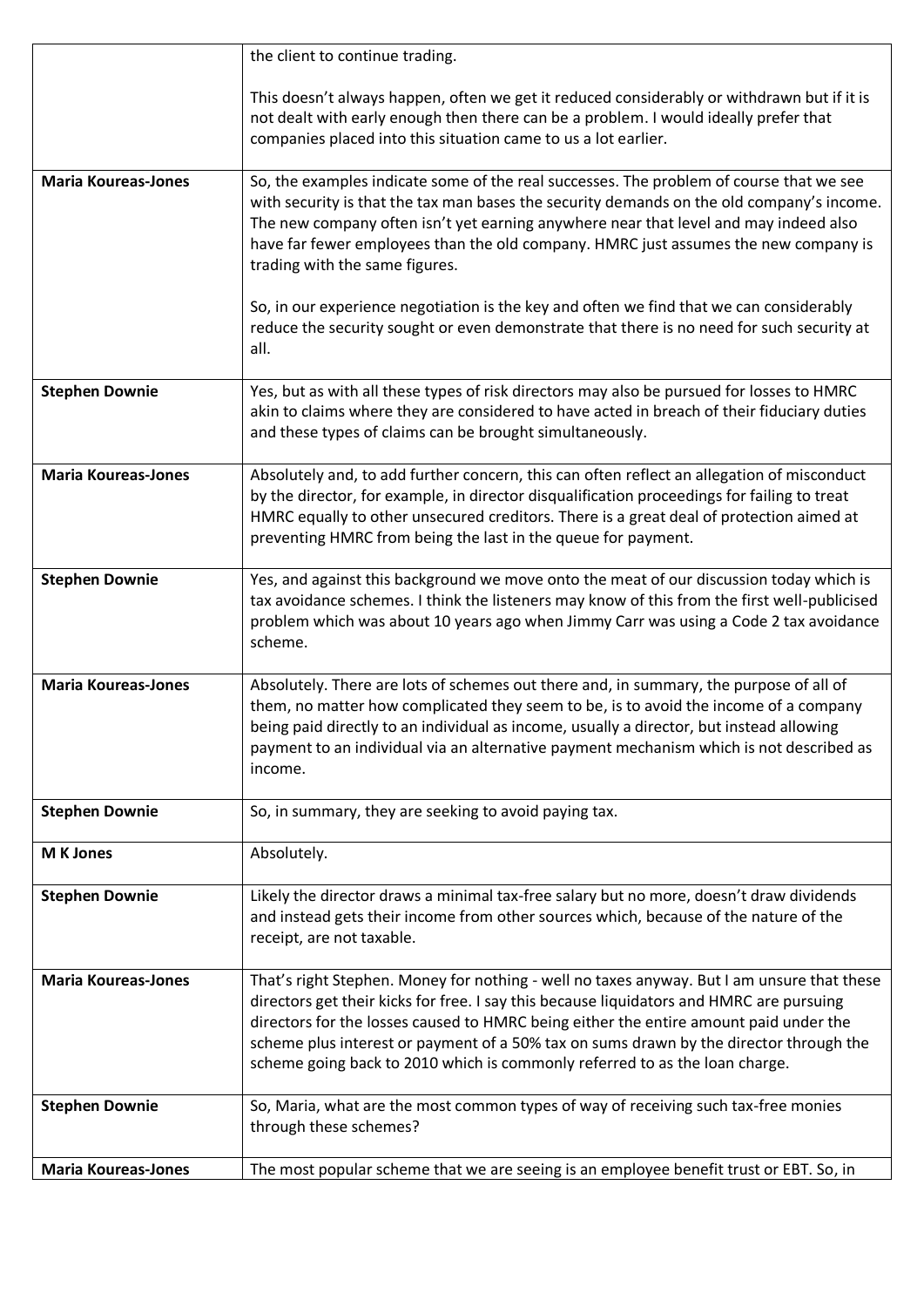|                            | that case, the company places funds into the EBT which is usually an offshore trust, the<br>trust then provides a loan usually to a director with an indemnity for any tax liability that<br>arises. The director, as with anyone else who takes the loan, doesn't pay tax on the loan<br>and so doesn't have to declare it as income. As the trust company is offshore with little<br>financial or other regulation the recovery of the loan is not policed and indeed the loan is<br>never repaid. |
|----------------------------|------------------------------------------------------------------------------------------------------------------------------------------------------------------------------------------------------------------------------------------------------------------------------------------------------------------------------------------------------------------------------------------------------------------------------------------------------------------------------------------------------|
| <b>Stephen Downie</b>      | Yes, and there are other similar schemes. One is an employee financed retirement benefit<br>scheme or EFRB and they do something similar but in the guise of an unregulated pension<br>scheme designed to benefit the company's directors as pension payments without the<br>legal restrictions applicable to regulated pensions on the age of which you can draw down<br>the maximum amount that can be paid in or the investments that the pension scheme can<br>make.                             |
| <b>Maria Koureas-Jones</b> | And then there are share option schemes. These are often referred to for example as<br>Eshare schemes. We have dealt with where a director or shareholder is allotted additional<br>shares - often an E-class of shares - but does not pay for them and indeed uses the balance<br>to offset against income drawn.                                                                                                                                                                                   |
|                            | The common characteristic of these schemes was the issue of a new class of shares which<br>the director did not pay anything for or paid a very small proportion for so, for example,<br>paying perhaps a penny in the pound for each share leaving 99 pence for each share<br>unpaid.                                                                                                                                                                                                               |
| <b>Stephen Downie</b>      | Yes, so in many instances we see the director offset the payment due against the director's<br>loan account which is fine where the company continues to trade solvently in the good<br>times, but it raises risks if the unpaid shares remain outstanding going into the future<br>when circumstances may change.                                                                                                                                                                                   |
| <b>Maria Koureas-Jones</b> | So, as an example, if the company goes into an insolvency process the administrator or<br>liquidator can call on the directors to pay any unpaid share capital. In most cases, many<br>shares were issued - hundreds or thousands - so the demand being made against directors<br>by liquidators or administrators is often significant and can be tens if not hundreds of<br>thousands of pounds.                                                                                                   |
| <b>Stephen Downie</b>      | Yes, and then there are the film schemes where government grants are sought, and<br>artificial losses are created to set-off any tax liabilities and there are also back-to-back<br>hedge schemes where the company invests in a derivative product on a short option and<br>the director buys the other side of the option with the company losing the bet and the<br>director winning what is effectively an unlosable bet.                                                                        |
| <b>Maria Koureas-Jones</b> | So, regardless of which scheme has been utilised HMRC or an insolvency practitioner or<br>perhaps the court depending on which stage your at will ultimately look at what the<br>benefit of the transactions was from the company's perspective.                                                                                                                                                                                                                                                     |
| <b>Stephen Downie</b>      | Which takes us nicely back to the directors and their personal liability for breaches of their<br>duties to the company.<br>Ultimately, where the company is solvent and trading conventionally these directors owe<br>fiduciary duties to themselves. So, it is unlikely for a solvent trading company that they will<br>ever be considered to be in breach of these duties but where the company is later placed                                                                                   |
|                            | into insolvency particularly where these assets were not left in the company then the<br>director could then be regarded retrospectively as in breach of their duties to the company<br>and its creditors to whom the directors owe a fiduciary duty where the company is                                                                                                                                                                                                                            |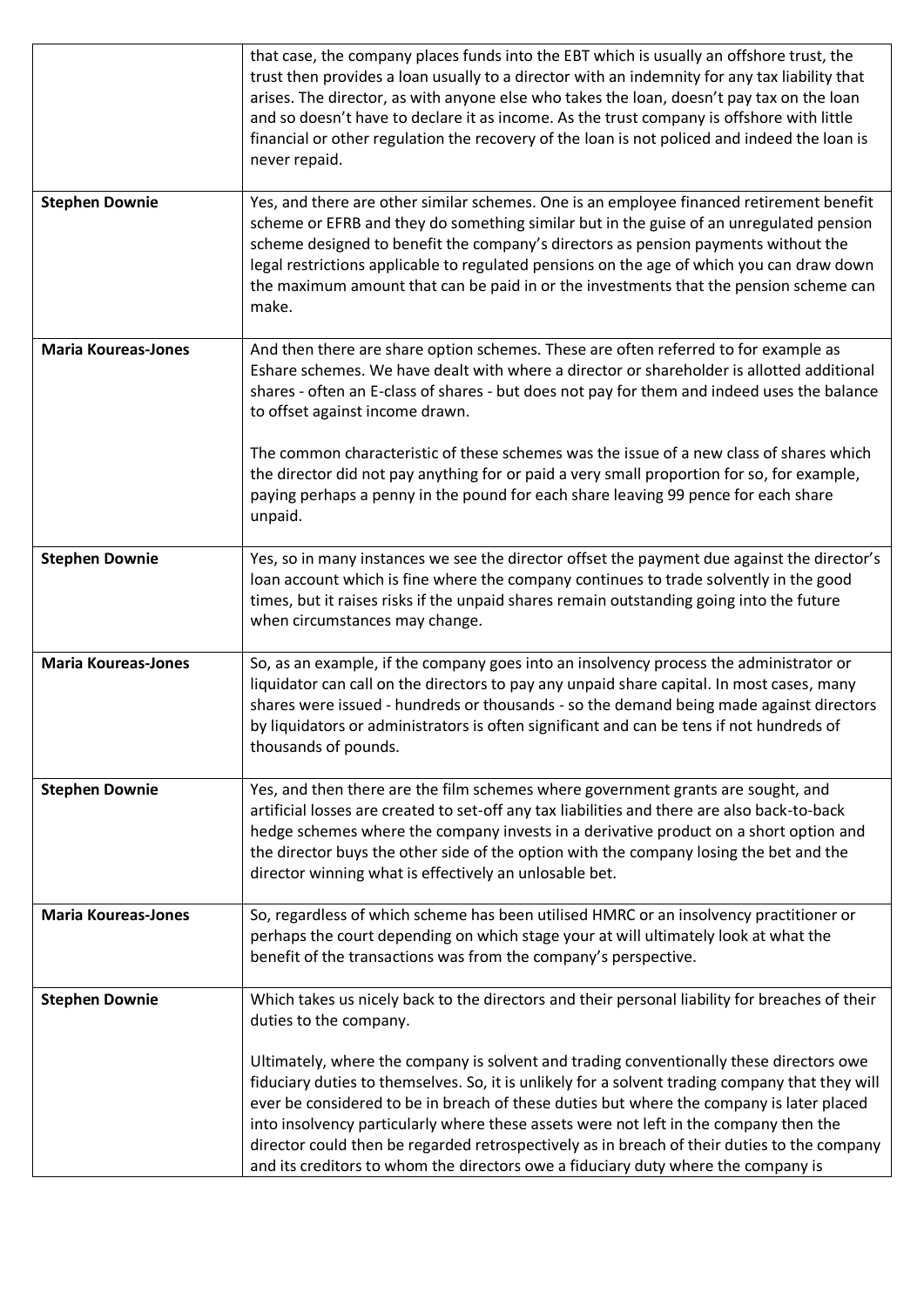|                            | insolvent. Nothing in life is simple!                                                                                                                                                                                                                                                                                                                                                                                                                                                                   |
|----------------------------|---------------------------------------------------------------------------------------------------------------------------------------------------------------------------------------------------------------------------------------------------------------------------------------------------------------------------------------------------------------------------------------------------------------------------------------------------------------------------------------------------------|
| <b>Maria Koureas-Jones</b> | So, this takes us nicely into the claims that HMRC has in respect of tax avoidance schemes<br>and the final decision of the Supreme Court in the Rangers case which altered this area<br>materially back in 2017.                                                                                                                                                                                                                                                                                       |
|                            | Historically the use of tax schemes was utilised as a way of mitigating corporation tax and<br>it was only since around 2011 that they served a dual purpose to also reduce income tax<br>predominantly for the director's benefit.                                                                                                                                                                                                                                                                     |
|                            | HMRC faced initial difficulties with capturing the non-tax effect of these schemes<br>particularly back in the noughties where the predominant use was to claim all payments<br>under the scheme as business expenses and the 2011 Finance Act sought to resolve this by<br>requiring that any such expenses must have accounted for income tax.                                                                                                                                                        |
| <b>Stephen Downie</b>      | OK, but ultimately the Tax Tribunal has heard a case brought in respect of a tax advisory<br>company, the Mirror Group, where HMRC argued that the use of an EBT to pay income to<br>the football players of Glasgow Rangers Football Club was not legal and that such<br>payments should have been taxed.                                                                                                                                                                                              |
|                            | The opposite argument on behalf of the advisers i.e. the Mirror Group and its clients the<br>football players and their football club were that this income was paid legitimately through<br>the EBT scheme that was utilised and was tax deductible as an expense and was not<br>income and therefore not subject to taxation under the ITEPA provisions which Maria<br>mentioned earlier.                                                                                                             |
|                            | Strangely enough the Tax Tribunal and the Upper Tax Tribunal initially agreed with this<br>latter analysis that no income tax was payable and that it was a valid corporate company<br>expense.                                                                                                                                                                                                                                                                                                         |
| <b>Maria Koureas-Jones</b> | But we won't go into detail regarding those authorities. Needless to say, HMRC appealed<br>all the way through the specialist Tax Courts to the Supreme Court and the final decision<br>was that the company was liable for the PAYE due and the NI due on this income and so, as<br>of 2017, that was it, it was sorted, and the company had to pay PAYE and national<br>insurance contributions on income and the tax schemes were then ineffective at avoiding<br>income tax and NI.                 |
| <b>Stephen Downie</b>      | Or were they? Well, if only it was that simple.                                                                                                                                                                                                                                                                                                                                                                                                                                                         |
|                            | Many of the schemes we have briefly discussed were not settled by this decision which<br>mainly referred to the EBT and its effect on the company.                                                                                                                                                                                                                                                                                                                                                      |
|                            | Yes, the company became liable for the income tax due on the salaries paid through the<br>EBT but how did you ultimately recover against the beneficiaries?                                                                                                                                                                                                                                                                                                                                             |
|                            | There have since been many tax tribunal decisions making determinations on different<br>types of tax avoidance scheme as we have discussed but, from our perspective, when<br>advising both directors who have entered such schemes and stakeholders such as<br>liquidators trying to recover assets lost as a result of the gross payment through such<br>schemes, the ultimate question is: what happens if the company cannot pay HMRC the<br>PAYE and NI due that should have been paid originally? |
| <b>Maria Koureas-Jones</b> | Well this was addressed by the tax legislation subsequently brought in in 2017: The<br>Finance Acts (there were two of them) and the restrictions on these powers brought in                                                                                                                                                                                                                                                                                                                            |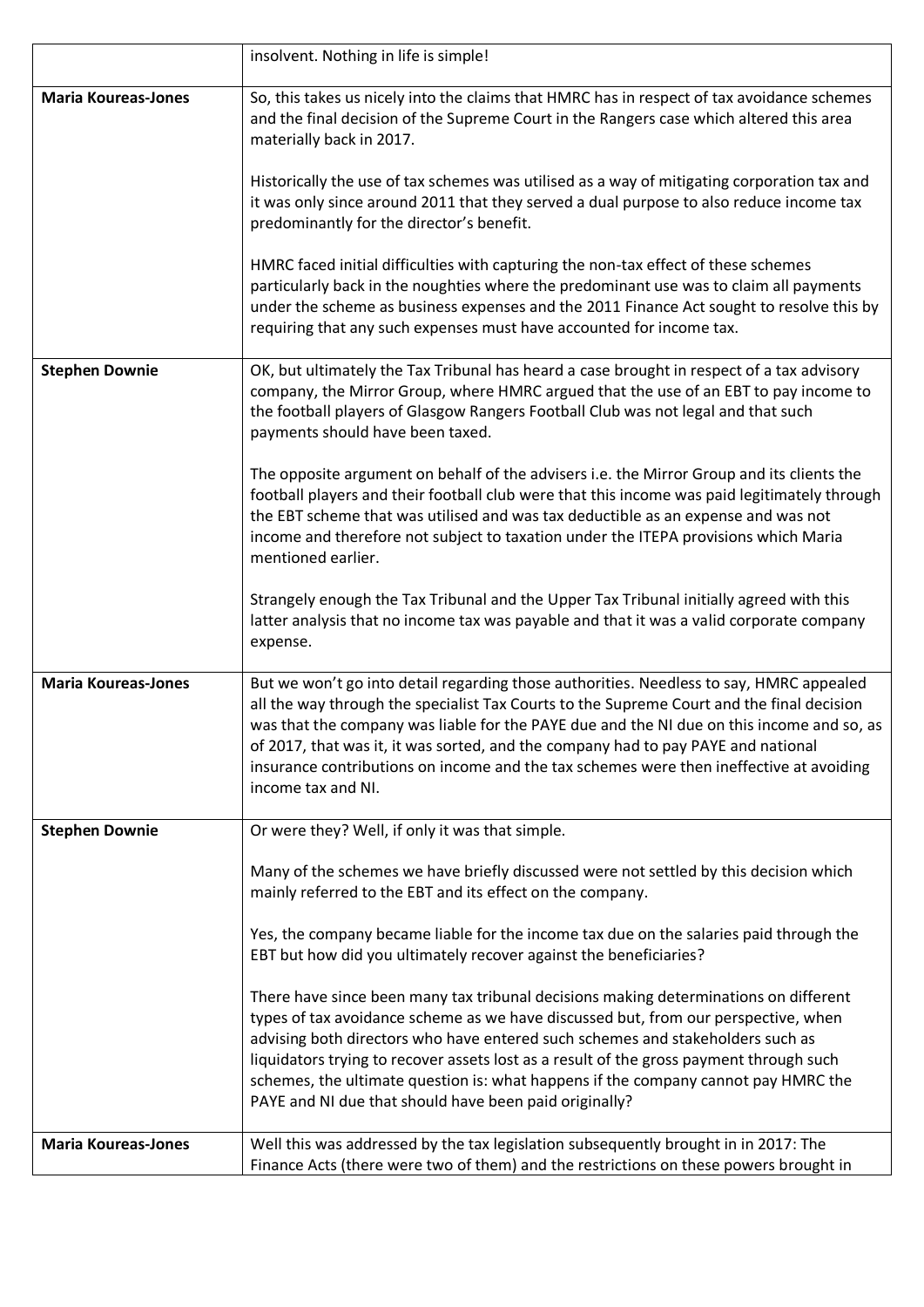|                            | with the Finance Act 2020. The timing very conveniently followed the Rangers case.                                                                                                                                                                                                                                                                                                                                                           |
|----------------------------|----------------------------------------------------------------------------------------------------------------------------------------------------------------------------------------------------------------------------------------------------------------------------------------------------------------------------------------------------------------------------------------------------------------------------------------------|
| <b>Stephen Downie</b>      | This is the loan charge. This provides for a 50% charge of all sums paid to the beneficiaries<br>under such a tax scheme as the tax due to HMRC and it is a statutory charge on the income<br>paid through the scheme.                                                                                                                                                                                                                       |
| <b>Maria Koureas-Jones</b> | And it is in addition to the PAYE and national insurance contributions liability already<br>payable by the company under the Rangers decision that we just discussed.                                                                                                                                                                                                                                                                        |
| <b>Stephen Downie</b>      | So effectively you could be looking at this as a form of double taxation.                                                                                                                                                                                                                                                                                                                                                                    |
| <b>Maria Koureas-Jones</b> | Potentially, yes.                                                                                                                                                                                                                                                                                                                                                                                                                            |
| <b>Stephen Downie</b>      | The important thing to understand is that a loan charge is against the company, not the<br>director or beneficiary although, ultimately, the perception that it is a director's liability<br>will be correct.                                                                                                                                                                                                                                |
|                            | HMRC will have to first make a determination against the company and then seek to assign<br>that claim from the company to the beneficiaries or directors in a similar way to the<br>assignment of the PAYE liabilities which we discussed earlier.                                                                                                                                                                                          |
| <b>Maria Koureas-Jones</b> | So there should be plenty of opportunity to resolve these problems before it becomes a<br>real issue for the directors who are likely also to be struggling because of, for example, the<br>Covid pandemic and the subsequent fall-out.                                                                                                                                                                                                      |
| <b>Stephen Downie</b>      | Yes, and that brings us to the point as to how a director resolves such problems.                                                                                                                                                                                                                                                                                                                                                            |
| <b>Maria Koureas-Jones</b> | Well, we know there was a deadline of September 2019 for settlement of the loan charge<br>aspect but, because of Covid-19, this was extended to September 2020.                                                                                                                                                                                                                                                                              |
| <b>Stephen Downie</b>      | And that was for settlement of the loan charge. But what has happened to those who<br>haven't settled or who dispute the loan charge?                                                                                                                                                                                                                                                                                                        |
| <b>Maria Koureas-Jones</b> | Well as it stands, HMRC has been a bit delayed by events over the past two years as you<br>would expect but they are looking to get on top of this and we expect determinations<br>against companies that use these tax avoidance schemes and who have not paid the loan<br>charge to be issued very soon. Once a determination is made, the debt can then be<br>assigned to the director or beneficiary and the liability is then incurred. |
| <b>Stephen Downie</b>      | So timing is important, especially where the company is in an insolvency process such as<br>liquidation.                                                                                                                                                                                                                                                                                                                                     |
|                            | The problem is that the director faces a risk of being pursued for both of the following:                                                                                                                                                                                                                                                                                                                                                    |
|                            | Firstly, the gross payment due under the tax scheme, the gross income paid into the EBT or<br>EFRB - the liquidator will pursue this or may, alternatively/in addition seek recovery of the<br>unpaid tax loss caused to the company by HMRC's claim because effectively it is income<br>that is being paid gross to the director or employee or another beneficiary.                                                                        |
|                            | The second claim that the directors can also face - and this could be simultaneously or at a<br>later or earlier stage - is by HMRC for the loan charge once they have determined the<br>charge due against the company and transferred the liability from the company to the<br>director beneficiary or other person.                                                                                                                       |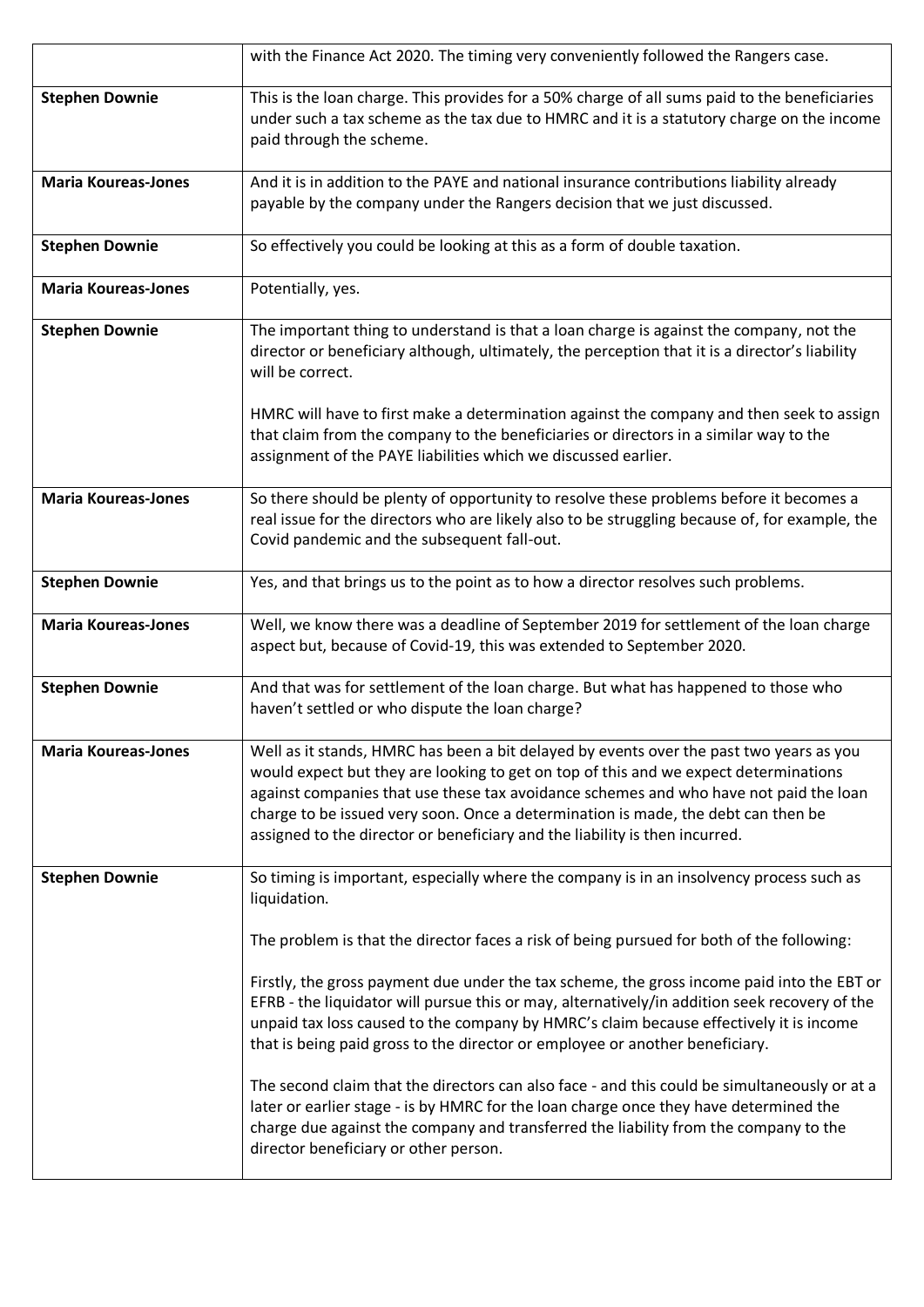| <b>Maria Koureas-Jones</b> | And we are often talking about an enormous amount of money, potentially representing<br>what they are withdrawing from the company in good times over a number of years, for<br>example.                                                                                                                                                                                                               |
|----------------------------|--------------------------------------------------------------------------------------------------------------------------------------------------------------------------------------------------------------------------------------------------------------------------------------------------------------------------------------------------------------------------------------------------------|
|                            | But it is repayable within a very short space of time and, once HMRC seeks to enforce a<br>debt, they pass it to their enforcement department which has no power to negotiate any<br>settlement and, in our experience, will not stop until either the entire amount is paid, or<br>the individual is declared bankrupt.                                                                               |
| <b>Stephen Downie</b>      | Which then adds another layer of costs. Even if the director has sufficient assets to pay<br>these debts.                                                                                                                                                                                                                                                                                              |
| <b>Maria Koureas-Jones</b> | Yes, typical head-in-the-sand behaviour and, rather than confronting matters straightaway,<br>directors often postpone any steps to address the issue but then later regret that decision<br>not to deal with it when they were first made aware of the risk.                                                                                                                                          |
| <b>Stephen Downie</b>      | Yes, we see directors saying that to us all the time. If they do not deal with these matters<br>head-on, we know that HMRC will consider evidence of assets, income and living costs and<br>will even look to discuss things on a time-to-pay basis, so there is some flexibility there.                                                                                                               |
| <b>Maria Koureas-Jones</b> | Yes, and they will also agree to enter into an agreement which works with the director's<br>personal assets and look at whether to enter a tripartite arrangement which settles both<br>the potential loan charge liability but also a potential claim by a liquidator.                                                                                                                                |
| <b>Stephen Downie</b>      | Absolutely. But if this route is not taken early then there are considerable risks, firstly that<br>the eventual costs will be considerably higher.<br>Ultimately, the directors may face these claims in different orders and, rather than tying                                                                                                                                                      |
|                            | them both up in one go, they may then have to pay the second claim as well as the first.<br>If instead they have a strong defence, the delayed timing may lead to the director having<br>to pay the legal costs of defending two different sets of proceedings, either prior to issue<br>or as part of a fully litigated set of proceedings.<br>So, it is better to try and deal with this all in one. |
| <b>Maria Koureas-Jones</b> | Stephen, do you have any view regarding when the next and more serious steps are likely<br>to be taken by HMRC?                                                                                                                                                                                                                                                                                        |
| <b>Stephen Downie</b>      | Well I understand HMRC has been a little bit busy over the last two years with the<br>pandemic, it still isn't over - I don't want listeners to think that we have considered the<br>two-year period the whole period of the pandemic, it may well continue throughout later<br>this year - but based on the past two years, HMRC has been tied up.                                                    |
|                            | It will not have escaped anyone's notice from what we have just said that there is<br>obviously a statutory limitation period which applies to any claim brought under a piece of<br>legislation.                                                                                                                                                                                                      |
|                            | It is six years, and, for loan charge claims, it may run out in the next couple of years<br>because the legislation was brought in in 2017, it was implemented from April 2019 and so<br>count six years from then and you have got a pretty good idea of when that limitation<br>period may expire and so what the pressure on HMRC is to pursue those who haven't paid<br>the loan charge.           |